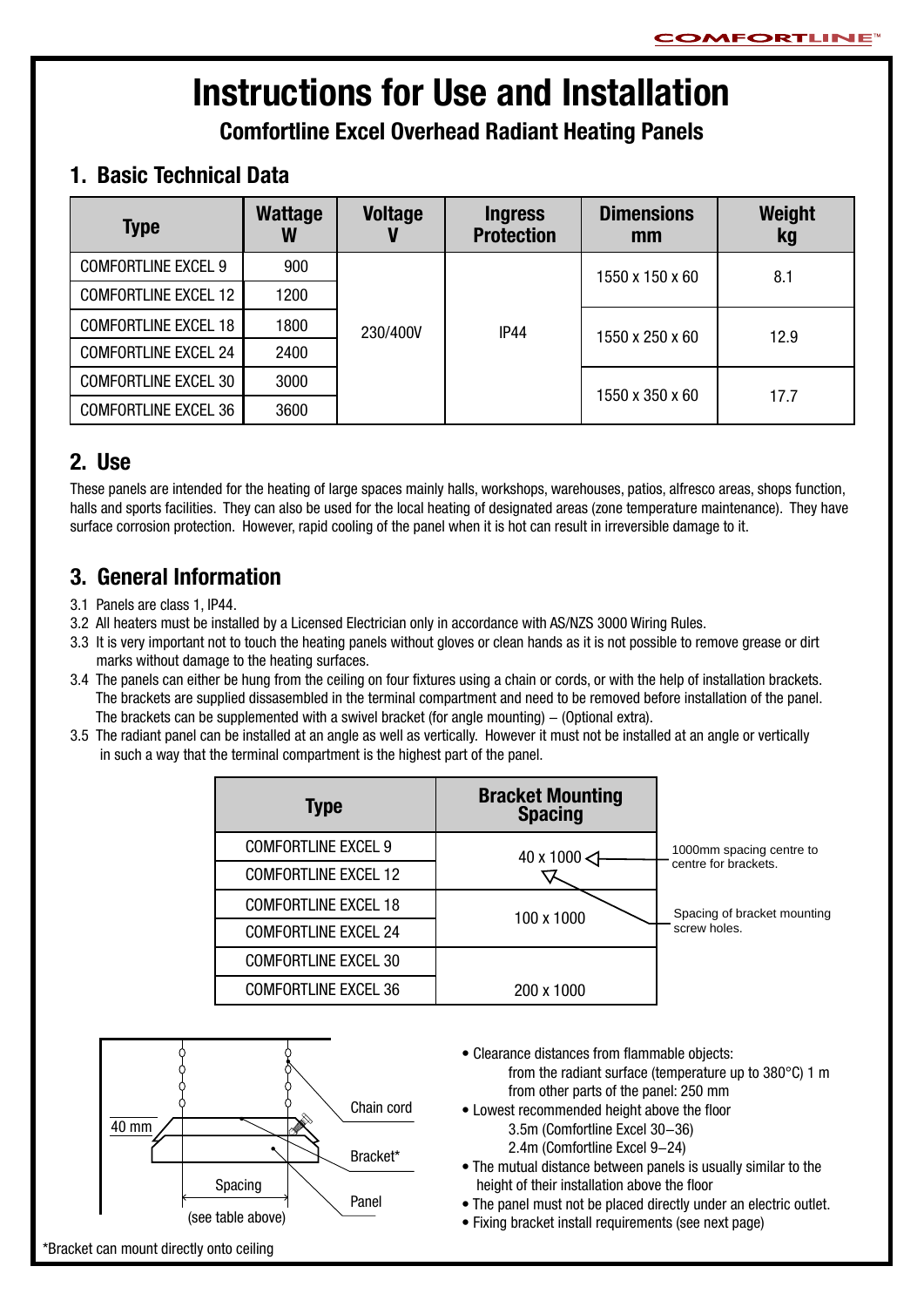#### **4. Installing Using a Fixing Bracket (Supplied in the heater terminal compartment)**

- Attach the mounting bracket so that the opening for the positioning screw is accessible. Slide one side of the panel onto the bracket.
- Slide the panel onto the other part of the bracket then fit the positioning screws (supplied) into the pre-drilled hole on one side of each bracket to prevent it from sliding out. Fit the plastic acorn nut on the end of the screw to protect the paint finish.



## **5. Installing Using Tilt Brackets (Optional)**

Tilt brackets are supplied as a separate kit and are fitted to the standard fixing brackets, as show below.

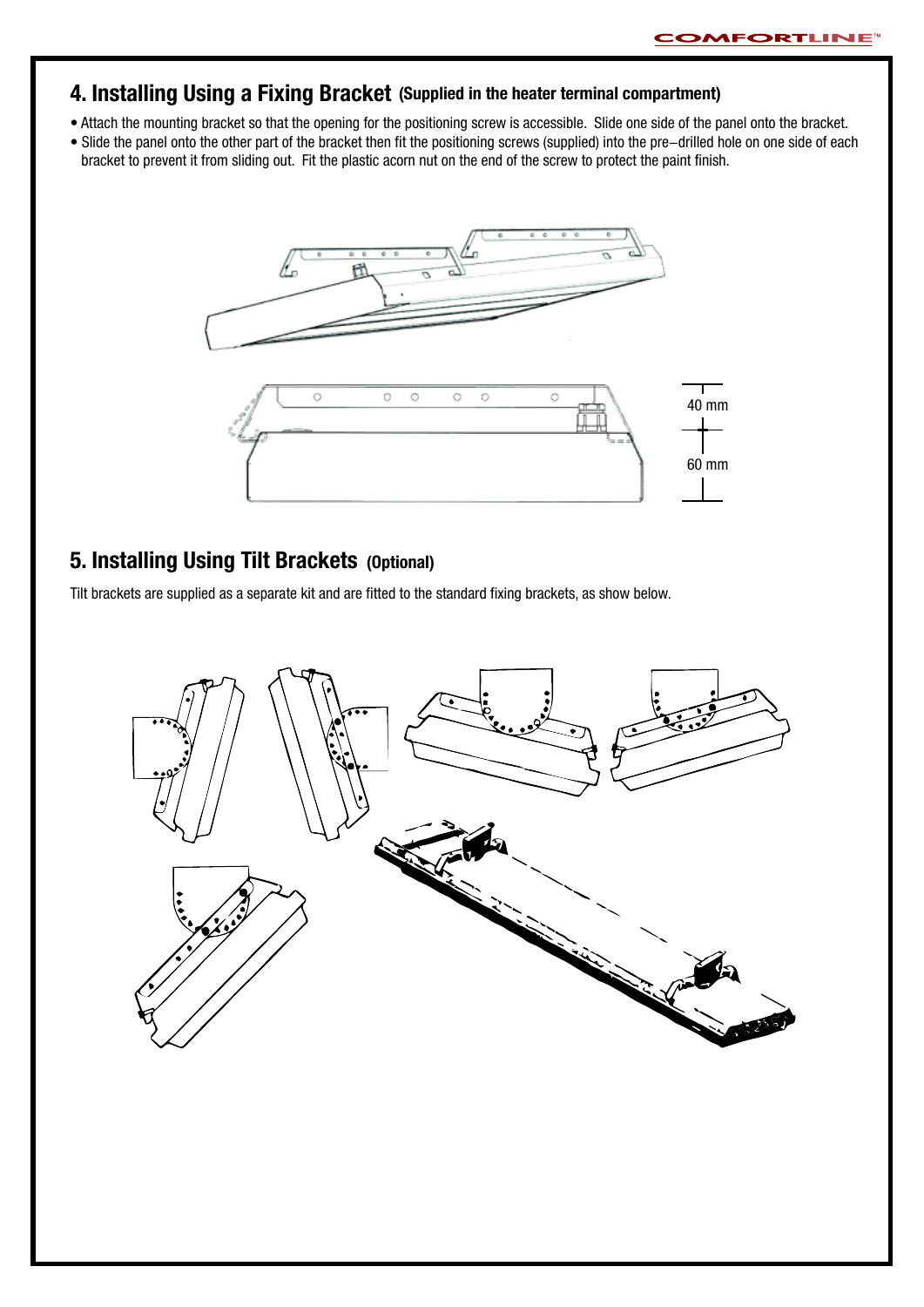#### **6. Connection of the Panels**

The supply cables can be looped directly in the supply cable side of the terminal block.

Regulation can be provided by:

- · Room thermostats
- Time switch
- Switching individual heating elements separately (Comfortline Excel 18 to 36 kW)

Power relays or contactors may be required where the heating load exceeds the capacity of the switches or thermostats.

COMFORTLINE EXCEL 18-36 panels can be regulated by switching the heating elements separately by the electrician.

Any alterations made to the factory connection in the terminal compartment will void the warranty. In order to comply with the warranty conditions, the installer may only make alterations in the part of the terminal compartment which is used for the connection of the supply cable.

All wires MUST be tied together at the terminal block to ensure safe operation of the heater.



#### **Comfortline Excel 30 - 36**



### **7. Maintenance**

This is limited to cleaning the panel by dusting it or wiping it with water and a soft cloth. **The radiant surface is not cleaned**. Dust deposits and dampness on the surface of the product lead to the corrosion of components. Remove the dust and dirt, which adsorbs dampness, at least once a year (at least once a month in environments with higher humidity, mineral substances in the atmosphere or excessive dust). Comfortline Excel panels should be inspected annually to ensure general maintenance and safety requirements. With regular use and prolonged exposure to the elements and corrosive environments, changes to the appearance and aesthetics of the panels are to be expected.